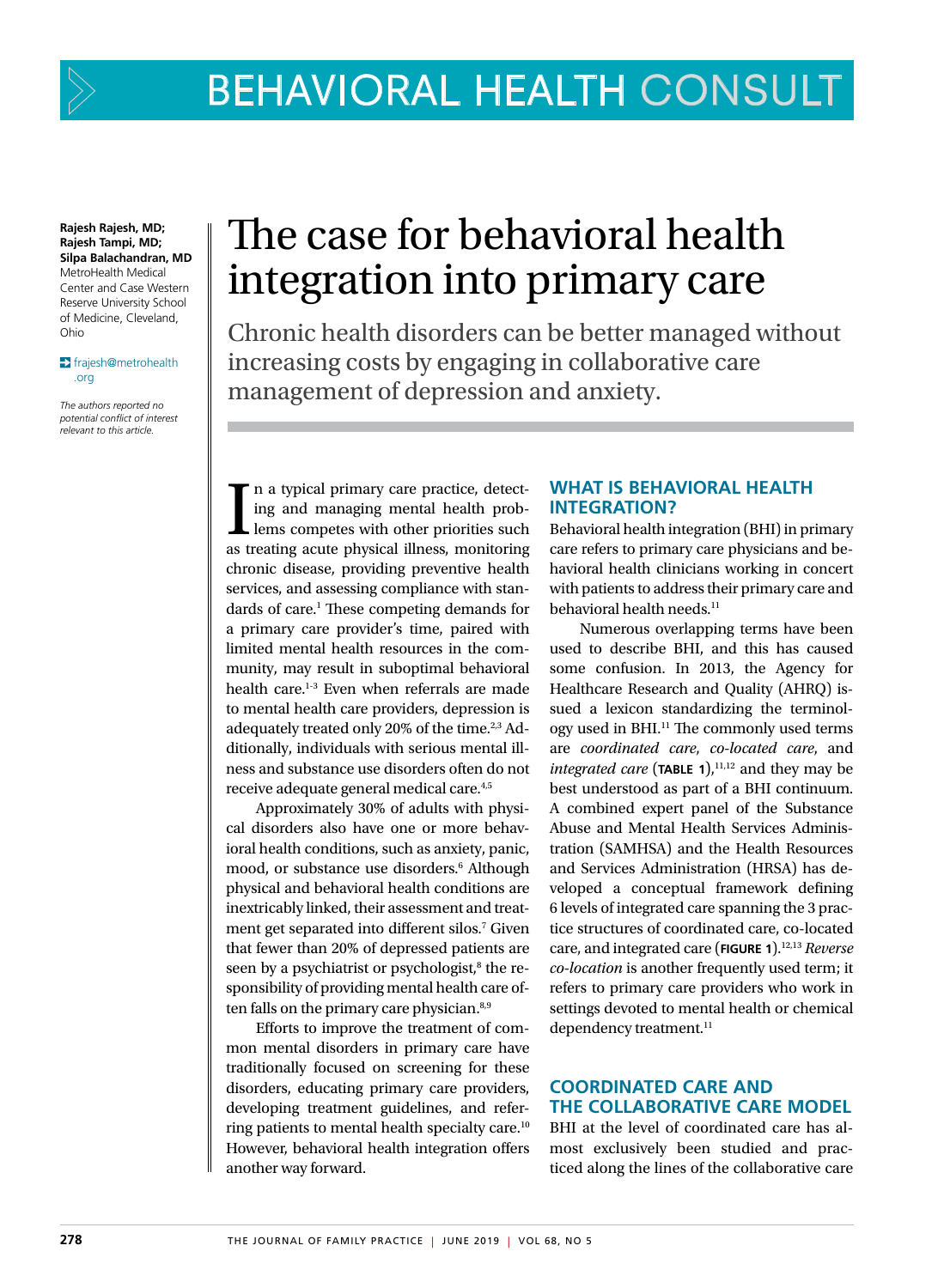|                                     | Coordinated care                                                                                                                  | Co-located care                                                                                                                            | Integrated care                                                                             |  |
|-------------------------------------|-----------------------------------------------------------------------------------------------------------------------------------|--------------------------------------------------------------------------------------------------------------------------------------------|---------------------------------------------------------------------------------------------|--|
| <b>Physical setting</b>             | Primary care office conducts<br>routine screening of<br>behavioral health                                                         | Medical and behavioral health<br>services located in same facility                                                                         | Medical and behavioral health<br>services located in same facility<br>or separate locations |  |
| <b>Initiation of BHI care</b>       | Referral relationship between<br>primary care and behavioral<br>health settings                                                   | Referral process for medical<br>cases to be seen by behavioral<br>health clinicians                                                        | One treatment plan with<br>behavioral and medical<br>elements                               |  |
| <b>Nature of BHI</b><br>interaction | Routine exchange of<br>information between both<br>settings to bridge cultural<br>differences, usually via a<br>case/care manager | Enhanced informal<br>communication process between<br>primary care provider and<br>behavioral health provider due<br>to physical proximity | A team working together to<br>deliver care using a prearranged<br>protocol                  |  |

### **TABLE 1** Behavioral health integration: 3 models of care<sup>11,12</sup>

BHI, behavioral health integration.

model (CCM).14-16 This model represents an advanced level of coordinated care in the BHI continuum. The most substantial evidence for CCM lies in the management of depression and anxiety.14-16

Usual care involves the primary care physician and the patient. CCM adds 2 vital roles—a behavioral health care manager and a psychiatric consultant. A behavioral health care manager is typically a counselor, clinical social worker, psychologist, or psychiatric nurse who performs all care-management tasks including offering psychotherapy when that is part of the treatment plan.

The care manager's functions include systematic follow-up with structured monitoring of symptoms and treatment adherence, coordination and communication among care providers, patient education, and self-management support, including the use of motivational interviewing. The behavioral health care manager performs this systematic follow up by maintaining a patient "registry"—case-management software used in conjunction with, or embedded in, the practice electronic health record to track patients' data and clinical outcomes, as well as to facilitate decision-making.

The care manager communicates with the psychiatrist, who offers suggestions for drug therapy, which is prescribed by the primary care physician. The care manager also regularly evaluates the patient's status using a standardized scale, communicates these scores to the psychiatrist, and transmits any recommendations to the primary care physician (**FIGURE 2**). 17

#### **EVIDENCE FOR CCM**

Collaborative and routine care were compared in a 2012 Cochrane review that included 79 randomized controlled trials (RCTs) involving 24,308 patients worldwide.16 Seventy-two of the 79 RCTs focused on patients with depression or depression with anxiety, while 6 studies included participants with only anxiety disorders.16 One additional study focused on mental health quality of life. (To learn about CCM and severe mental illness and substance use disorder, see "Less well studied: CCM and severe mental illness, alcohol dependence"18-20 on page 283.)

For adults with depression treated with the CCM, significantly greater improvement in depression outcome measures was seen in the short-term (standardized mean difference [SMD] = -0.34; 95% confidence interval [CI], -0.41 to -0.27; risk ratio  $[RR] = 1.32; 95\% CI, 1.22-1.43$ , in the medium term (SMD = -0.28; 95% CI, -0.41 to -0.15; RR = 1.31; 95% CI, 1.17–1.48), and in the long term (SMD = -0.35; 95% CI, -0.46 to -0.24; RR = 1.29; 95% CI, 1.18–1.41).16

Comparisons of mental health quality of life over the short term (0-6 months), medium term (7-12 months), and long term (13-24 months) did not show any significant difference between CCM and routine care.<sup>16</sup> Comparisons of physical health quality of life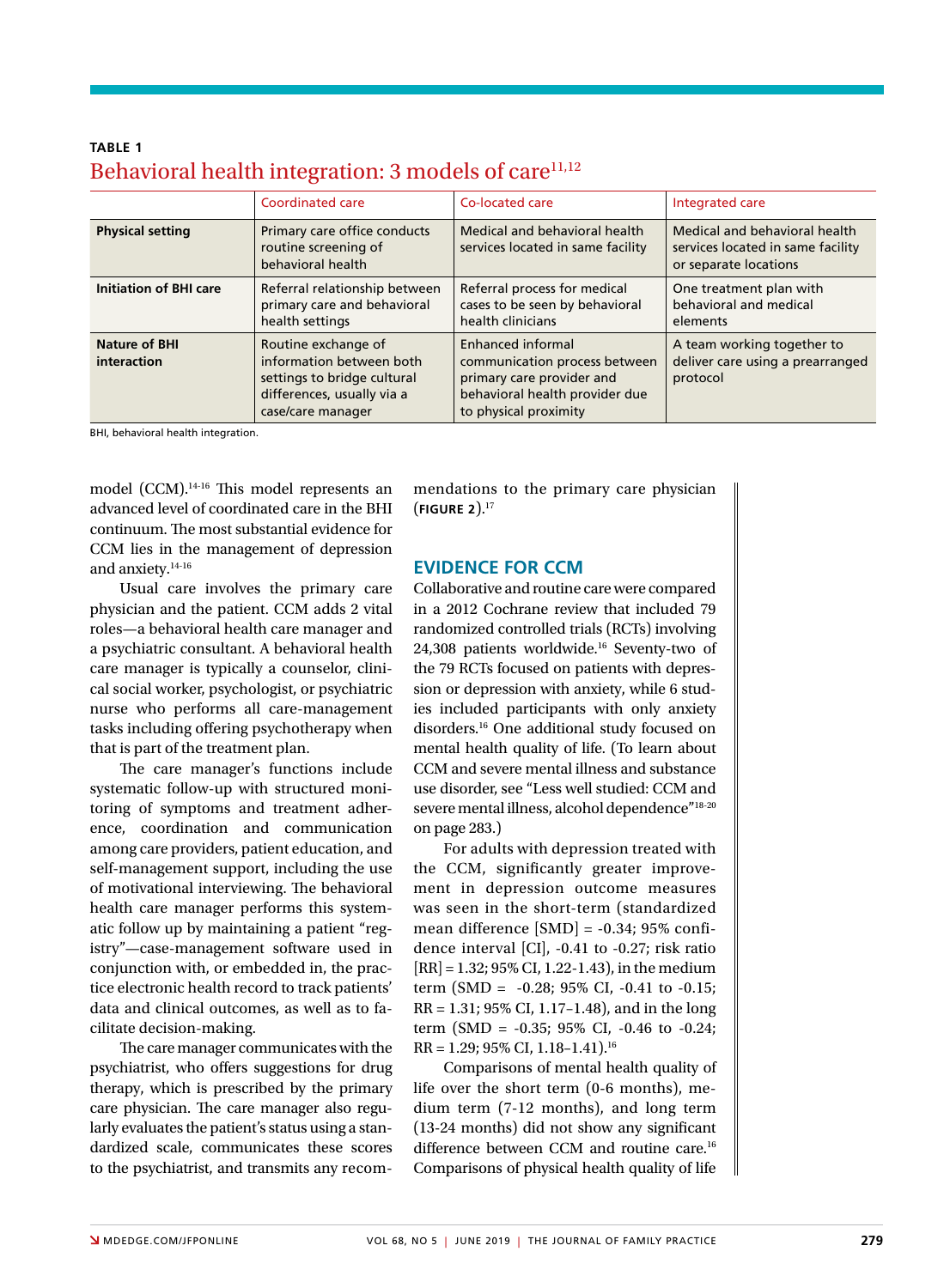#### **FIGURE 1**

# How collaboration changes on the BHI continuum<sup>12,13</sup>

Six levels of collaboration spanning 3 basic models of care

**Level 1:** Collaboration between primary care and behavioral health care is minimal. Screening, diagnosis, and treatment occur independently. Contact is limited to specific matters.

**Level 2**: Providers view one another as resources and communicate periodically about shared patients.

**CCM** is an advanced level of coordinated care.

#### **Coordinated care Co-located care Integrated care**

**Level 3:** Providers work in one facility, but in separate systems; they communicate more often due to proximity and all-staff meetings. Referral is still the primary BHI process. There may be a sense of "team," but still no defined interactive protocols.

**Level 4:** Further movement toward integration may begin—eg, with a behavioral health provider embedded in a primary care office. The front desk schedules and coordinates appointments.

**Level 5:** Collaboration is strong, with primary and behavioral health care providers working as a team, communicating frequently. Respective roles are clearly defined, and practice structure is modified as needed to meet patient goals.

**Level 6:** Full collaboration, with a single health care system devoted to treating the whole person, is applied to all patients and not just targeted groups.

BHI, behavioral health integration; CCM, collaborative care model.

over the short term and medium term did not show any significant difference between CCM and routine care.16

Significantly greater improvement in anxiety outcomes was seen for adults treated with CCM in the short term  $(SMD = -0.30; 95\% \text{ CI},$  $-0.44$  to  $-0.17$ ; RR = 1.50; 95% CI, 1.21 $-1.87$ ), in the medium term (SMD = -0.33; 95% CI, -0.47 to -0.19; RR = 1.41; 95% CI, 1.18-1.69), and in the long term (SMD = -0.20; 95% CI, -0.34 to  $-0.06$ ; RR = 1.26; 95% CI, 1.11-1.42).<sup>16</sup>

A 2016 systematic review of 94 RCTs involving more than 25,000 patients also provided high-quality evidence that collaborative care yields small-to-moderate improvements in symptoms from mood disorders and mental health-related quality of life.15 A 2006 meta-analysis of 37 RCTs comprising 12,355 patients showed that collaborative care involving a case manager is more effective than standard care in improving depression outcomes at 6 months (SMD = 0.25; 95% CI, 0.18-0.32) and up to 5 years  $(SMD = 0.15; 95\% CI, 0.001-0.31).$ <sup>21</sup>

#### **Better care of mental health disorders also improves medical outcomes**

Several trials have focused on jointly managing depression and a chronic physical con-

dition such as chronic pain, diabetes, and coronary heart disease, $22$  demonstrating improved outcomes for both depression and the comanaged conditions.

- **Chronic pain.** When compared with usual care, collaborative care resulted in moderate reductions in both pain severity and associated disability (41.5% vs 17.3%; RR = 2.4; 95% CI,  $1.6 - 3.2$ ).<sup>23</sup>
- **Diabetes.** Patients managed collaboratively were more likely to have a decrease of ≥ 1% in the glycated hemoglobin level from baseline  $(36\% \text{ vs } 19\%; P = .006).^{24}$
- **Cardiovascular disease.** Significant real-world risk reduction was achieved by improving blood pressure control (58% achieved blood pressure control compared with a projected target of  $20\%$ ).<sup>22</sup>

#### **IS THERE A COMMON THREAD AMONG SUCCESSFUL CCMs?**

Attempts to identify commonalities between the many iterations of successful CCMs have produced varying results due to differing selections of relevant RCTs.25-29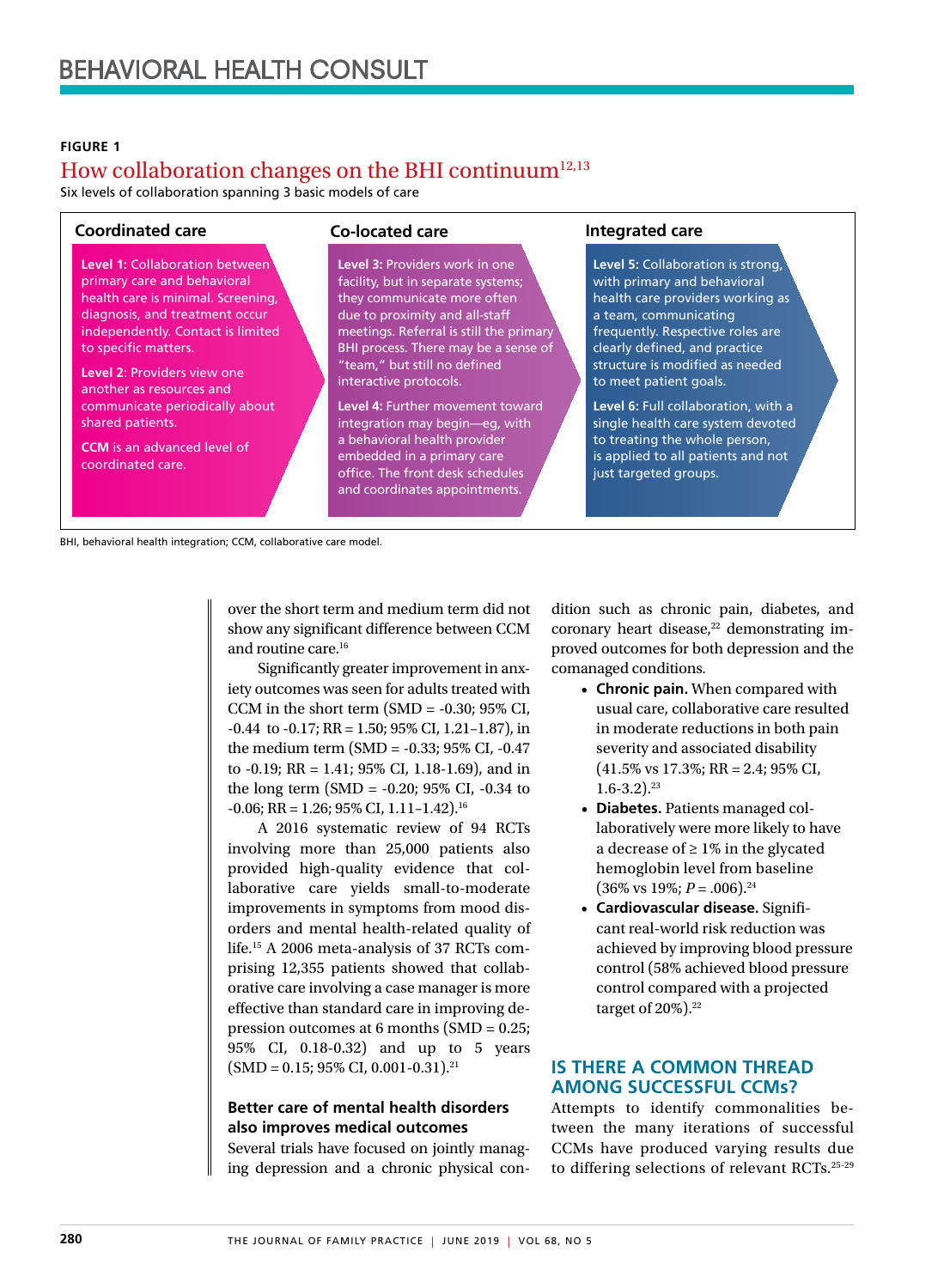#### **FIGURE 2** Collaborative care model<sup>17</sup>



<sup>a</sup>A behavioral health care manager is instrumental in the effective and efficient operation of the collaborative care model.

However, a few common features have been identified:

- care managers assess symptoms at baseline and at follow-up using a standardized measure such as the Patient Health Questionnaire (PHQ-9);
- care managers monitor treatment adherence;
- follow-up is active for at least 16 weeks;
- primary care and mental health providers actively engage in patient management; and
- mental health specialists regularly supervise care managers.

The one feature that is consistent with improved outcomes is the presence of the care manager.25-29

The improvement associated with collaborative care is clinically meaningful to patients and physicians. In one RCT, collaborative care doubled response rates of depression treatment compared with usual care.<sup>3</sup> Quality improvement data from real-world implementation of collaborative care programs suggests that similar outcomes can be achieved in a variety of settings.30

#### **COST BENEFITS OF CCM**

Collaborative care for depression is associated with lower health care costs.<sup>29,31</sup>

A meta-analysis of 57 RCTs in 2012 showed that CCM improves depression outcomes across populations, settings, and outcome domains, and that these results are achieved at little to no increase in treatment costs compared with usual care (Cohen's d = 0.05; 95% CI, -0.02-0.12).<sup>26</sup>

When collaborative care was compared with routine care in an RCT involving 1801 primary care patients  $\geq 60$  years who were suffering from depression, a cost saving of \$3363 per patient over 4 years was demonstrated in the intervention arm.31

A technical analysis of 94 RCTs in 2015 concluded that CCM is cost effective compared with usual care, with a range of \$15,000 to \$80,000 per quality-adjusted life year gained. These studies also indicated that organizations' costs to implement CCM increase in the short term. Based on this analysis, organizations would need to invest between \$3 to \$22 per patient per month to implement and sustain CCMs, depending on the prevalence of depression in the population.29

**Patients with diabetes managed collaboratively have shown**  HbA<sub>1c</sub> decreases **of ≥ 1% from baseline more frequently than usual-care patients.**

**CONTINUED**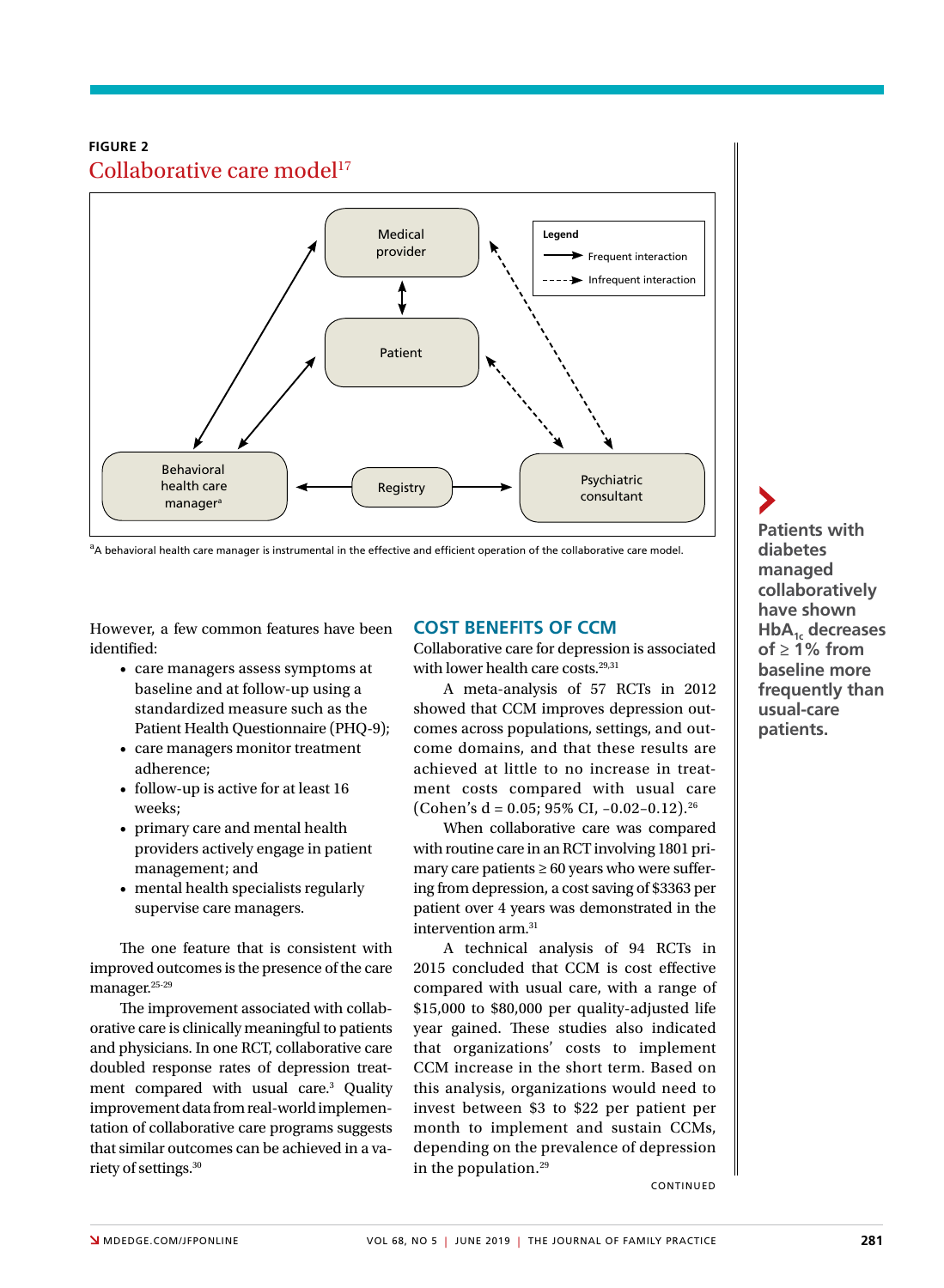| TABLE 2                                                                |  |  |
|------------------------------------------------------------------------|--|--|
| Resources for developing behavioral health integration in primary care |  |  |

| Action guides for California and<br>New England                                               | https://icer-review.org/material/bhi-california-action-guide/<br>https://icer-review.org/material/bhi-ne-action-quide/ |
|-----------------------------------------------------------------------------------------------|------------------------------------------------------------------------------------------------------------------------|
| The University of Washington<br>Advancing Integrated Mental Health<br><b>Solutions Center</b> | http://aims.uw.edu/                                                                                                    |
| <b>SAMHSA</b>                                                                                 | https://www.integration.samhsa.gov/resource/standard-framework-for-levels-of-<br>integrated-healthcare                 |
| APA-APM report                                                                                | https://www.integration.samhsa.gov/integrated-care-models/APA-APM-Dissemination-<br>Integrated-Care-Report.pdf         |

APA, American Psychiatric Association; APM, Academy of Psychosomatic Medicine; SAMHSA, Substance Abuse and Mental Health Services Administration.

#### **OTHER MODELS OF BHI**

**Collaborative care has improved depression outcomes at little to no increase in treatment costs compared with usual care.**

Higher levels of BHI such as co-location and integration do not have the same quality of evidence as CCM.

A 2009 Cochrane review of 42 studies involving 3880 patients found that mental health workers delivering psychological therapy and psychosocial interventions in primary care settings brought about significant reductions in primary care physician consultations (SMD = ‐0.17; 95% CI, ‐0.30 to ‐0.05); a relative risk reduction of 23% in psychotropic prescribing (RR = 0.67; 95% CI, 0.56–0.79); a decrease in prescribing costs  $(SMD = -0.22; 95\% \text{ CI},$ ‐0.38 to ‐0.07); and a relative risk reduction in mental health referral of 87% ( $RR = 0.13$ ; 95% CI, 0.09–0.20) for the patients they were seeing.<sup>32</sup> The authors concluded the changes were modest in magnitude and inconsistent across different studies.<sup>32</sup>

Embedding medical providers in behavior health centers—ie, the reverse co-location model—also has very limited evidence. An RCT involving 120 veterans found that patients enrolled in a reverse co-location clinic did significantly better than controls seen in a general care clinic in terms of continuity of care and preventive care such as screening for hyperten- $\sin(84.7\% \text{ vs } 65.6\%; \ X^2 = 5.9, P = .01), \text{ diabetes}$  $(71.2\% \text{ vs } 45.9\%; \ X^2 = 7.9, \ P < .005)$ , hepatitis  $(39\% \text{ vs } 14.8\%; X^2 = 9, P = .003)$ , and cholesterol  $(79.7\% \text{ vs } 57.4\%; X^2 = 6.9, P = .009).$ <sup>33</sup>

#### **HOW TO IMPLEMENT A SUCCESSFUL BHI PROGRAM**

A demonstration and evaluation project in-

volving 11 diverse practices in Colorado explored ways to integrate behavioral health in primary care. Five main themes emerged<sup>34,35</sup>:

- Frame integrated care as a necessary paradigm shift to patient-centered, whole-person health care.
- Define relationships and protocols up front, understanding that they will evolve.
- Build inclusive, empowered teams to provide the foundation for integration.
- Develop a change management strategy of continuous evaluation and course correction.
- Use targeted data collection pertinent to integrated care to drive improvement and impart accountability.

The Institute for Clinical and Economic Review has organized an extensive list of resources<sup>36</sup> for implementing BHI models, a sampling of which is shown in **TABLE 2**.

#### **TAKE-AWAY POINTS**

There is high quality evidence that collaborative care works for the management of depression and anxiety disorder in primary care, and this is associated with significant cost savings. The one feature consistent in most successful BHI models is the care manager. More research is needed to identify which model of BHI works best for patients with SMI and substance use disorders. BHI cannot be accomplished by a few small changes to traditional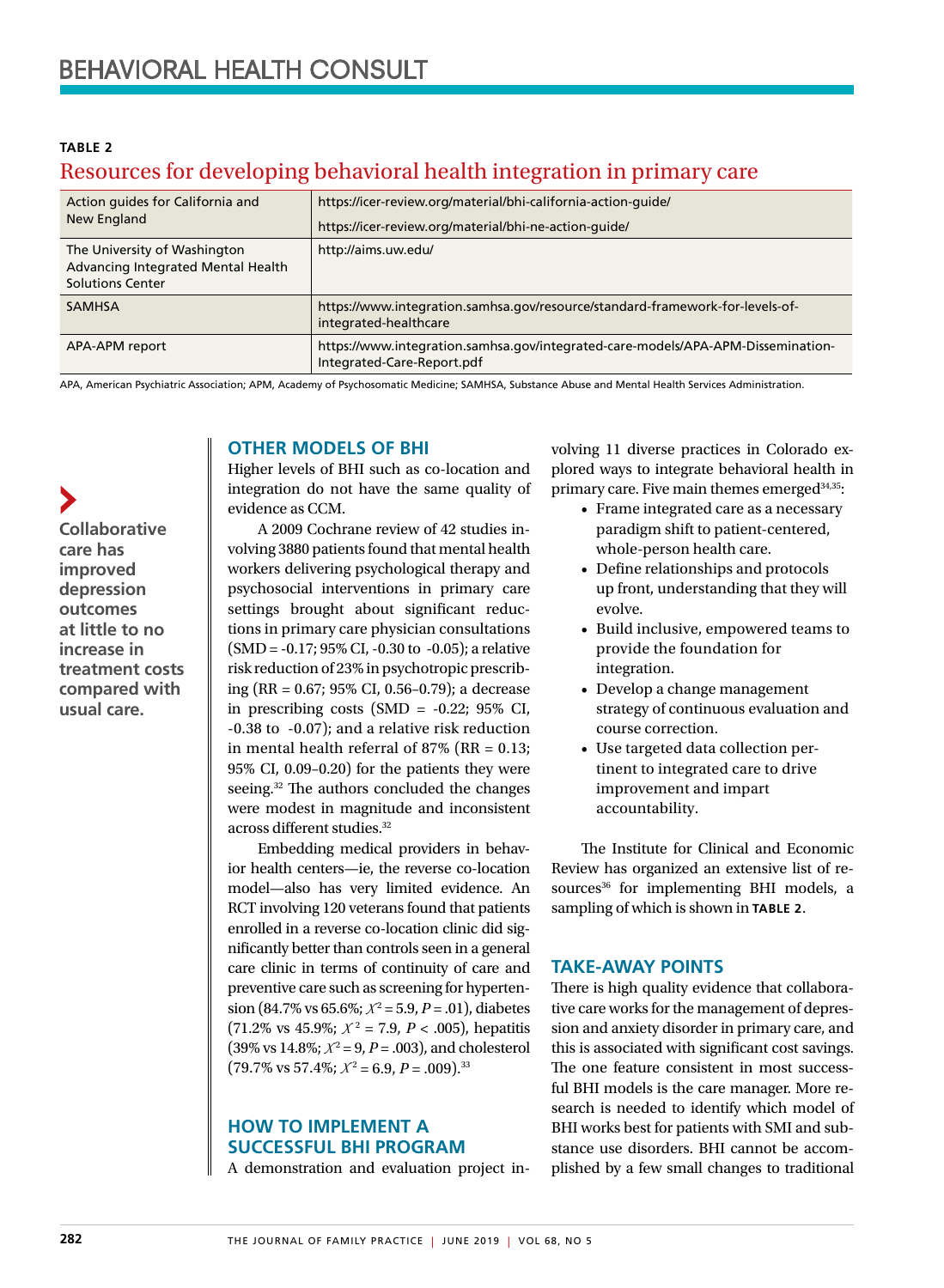# Less well studied: CCM and severe mental illness, alcohol dependence

Evidence for collaborative care in severe mental illness (SMI) is very limited. SMI is defined as schizophrenia or other schizophrenia-like psychoses (eg, schizophreniform and schizoaffective disorders), bipolar affective disorder, or other psychosis.

A 2013 Cochrane review identified only 1 RCT involving 306 veterans with bipolar disease.18 The review concluded that there was low-quality evidence that collaborative care led to a relative risk reduction of 25% for psychiatric admissions at Year 2 compared with standard care (RR = 0.75; 95% CI, 0.57-0.99).18

One 2017 RCT involving 245 veterans that looked at a collaborative care model for patients with severe mental illness found a modest benefit for physical health-related quality of life, but did not find any benefit in mental health outcomes.<sup>19</sup>

Alcohol dependence. There is very limited, but high-quality, evidence for the utility of CCM in alcohol dependence. In one RCT, 163 veterans were assigned to either CCM or referral to standard treatment in a specialty outpatient addiction treatment program. The CCM group had a significantly higher proportion of participants engaged in treatment over the study's 26 weeks (odds ratio [OR] = 5.36; 95% CI, 2.99-9.59). The percentage of heavy drinking days was significantly lower in the CCM group (OR = 2.16; 95% CI, 1.27-3.66), while overall abstinence did not differ between groups.20

#### care but requires a fundamental rethinking of  $\frac{10. \text{bullet}}{\text{health care at the interface with general medium}}$  care manager. care practices. **JFP**

#### **CORRESPONDENCE**

Rajesh (FNU) Rajesh, MD, Main Campus Family Medicine Clinic, MetroHealth, 2500 MetroHealth Drive, Cleveland, OH 44109; frajesh@metrohealth.org

#### References

- 1. Rost K, Nutting P, Smith J, et al. The role of competing demands in the treatment provided primary care patients with major depression. *Arch Fam Med.* 2000;9:150-154.
- 2. Rush A, Trivedi M, Carmody T, et al. One-year clinical outcomes of depressed public sector outpatients: a benchmark for subsequent studies. *Biol Psychiatry*. 2004;56:46-53.
- 3. Unützer J, Katon W, Callahan CM, et al. Collaborative care management of late-life depression in the primary care setting. *JAMA*. 2002;288:2836-2845.
- 4. Department of Veterans Affairs. Bradford DW, Slubicki MN, McDuffie J, et al. Effects of care models to improve general medical outcomes for individuals with serious mental illness. 2011. https://www.hsrd.research.va.gov/publications/esp/smi-REPORT.pdf. Accessed August 22, 2018.
- 5. Druss BG, von Esenwein S. Improving general medical care for persons with mental and addictive disorders: systematic review. *Gen Hosp Psychiatry*. 2006;28:145-153.
- 6. Druss BG, Walker ER. *Mental Disorders and Medical Comorbidity*. Research Synthesis Report No. 21. Princeton, NJ: The Robert Wood Johnson Foundation; February 2011.
- 7. Reed SJ, Shore KK, Tice JA. Effectiveness and value of integrating behavioral health into primary care. *JAMA Intern Med*. 2016;176:691-692.
- 8. Young AS, Klap R, Sherbourne CD, et al. The quality of care for depressive and anxiety disorders in the United States. *Arch Gen Psychiatry*. 2001;58:55-61.
- 9. Butler M, Kane RL, McAlpine D, et al. *Integration of mental health/substance abuse and primary care*. Rockville, MD: Agency for Healthcare Research and Quality; 2008. http://www.ncbi.nlm. nih.gov/books/NBK38632/. Accessed March 2, 2019.
- 10. Unützer J, Schoenbaum M, Druss B, et al. Transforming mental health care at the interface with general medicine: report for the presidents commission. *Psychiatr Serv.* 2006;57:37-47. doi: 10.1176/appi.ps.57.1.37.
- 11. Peek CJ; the National Integration Academy Council. Lexicon for behavioral health and primary care integration: concepts and definitions developed by expert consensus. AHRQ. https:// integrationacademy.ahrq.gov/sites/default/files/Lexicon.pdf. Published April 2013. Accessed May 29, 2019.
- 12. Heath B, Wise Romero P, Reynolds K. A standard framework for levels of integrated healthcare and update throughout the document. SAMHSA-HRSA. https://www.integration.samhsa .gov/integrated-care-models/A\_Standard\_Framework\_for\_ Levels\_of\_Integrated\_Healthcare.pdf. Published March 2013. Accessed May 29, 2019.
- 13. Integrating physical and behavioral health care: promising Medicaid models. The Henry J. Kaiser Family Foundation. https://www.kff.org/wp-content/uploads/2014/02 /8553-integrating-physical-and-behavioral-health-carepromising-medicaid-models.pdf. Published February 2014. Accessed May 29, 2019.
- 14. Vanderlip ER, Rundell J, Avery M, et al. Dissemination of integrated care within adult primary care settings: the collaborative care model. SAMHSA-HRSA. https://www.integration.samhsa.gov/ integrated-care-models/APA-APM-Dissemination-Integrated-Care-Report.pdf. Published 2016. Accessed May 29, 2019.
- 15. Gerrity M. Evolving models of behavioral health integration: evidence update 2010-2015. Milbank Memorial Fund. https://www. milbank.org/wp-content/uploads/2016/05/Evolving-Models-of-BHI.pdf. Published May 2016. Accessed May 29, 2019.
- 16. Archer J, Bower P, Gilbody S, et al. Collaborative care for depression and anxiety problems. *Cochrane Database Syst Rev*. 2012;10.1002/14651858.cd006525.pub2.
- 17. Team Structure. University of Washington AIMs Center. https:// aims.uw.edu/collaborative-care/team-structure. Published 2017. Accessed May 29, 2019.
- 18. Reilly S, Planner C, Gask L, et al. Collaborative care approaches for people with severe mental illness. *Cochrane Database Syst Rev*. 2013;(11):CD009531.
- 19. Kilbourne AM, Barbaresso MM, Lai Z, et al. Improving physical health in patients with chronic mental disorders. *J Clin Psychiatry*. 2017;78:129-137.
- 20. Oslin DW, Lynch KG, Maisto HSA, et al. A randomized clinical trial

**The one feature that is consistent with improved outcomes is the presence of a**